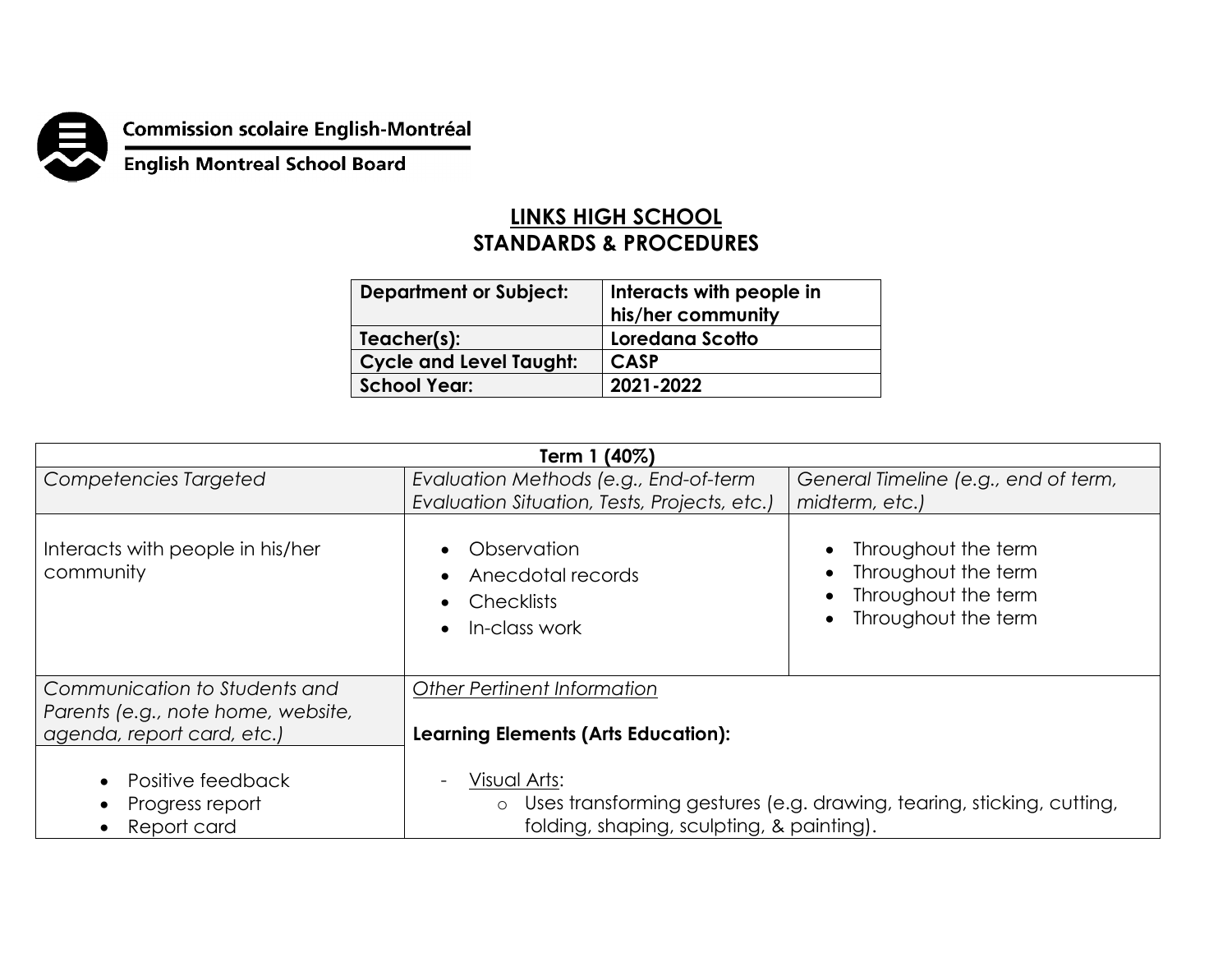| Parent-Teacher interviews | Recognizes color and uses different materials and tools with care<br>$\circ$<br>Expresses personal preferences and uses subject-specific vocabulary |
|---------------------------|-----------------------------------------------------------------------------------------------------------------------------------------------------|
| Agenda                    | $\circ$                                                                                                                                             |
|                           | Drama:                                                                                                                                              |
|                           | o Recognizing and uses forms of expression using the body to play a                                                                                 |
|                           | character recognizes noises/sounds relating to actions and emotions                                                                                 |
|                           | Observing elements of the language of drama, performance<br>$\circ$                                                                                 |
|                           | techniques or styles of theatre in a play                                                                                                           |
|                           | Learning Elements (Life in Society):                                                                                                                |
|                           | Healthy Lifestyle Habits: Hygiene:                                                                                                                  |
|                           | o Understanding how to maintain personal body hygiene care                                                                                          |
|                           | practices and the norms for clothing                                                                                                                |
|                           | Understanding how to maintain a clean environment<br>$\circ$                                                                                        |
|                           | Interpersonal Relations and Social Structure: Self-Knowledge:                                                                                       |
|                           | Recognizes pertinent information (e.g. his/her name, age, date of<br>$\circ$                                                                        |
|                           | birth, etc.)                                                                                                                                        |
|                           | Knows his/her personal characteristics and develops a positive self-<br>$\circ$<br>image                                                            |
|                           |                                                                                                                                                     |
|                           | Interpersonal Relations and Social Structure: Self-Determination:                                                                                   |
|                           | Understanding emotional expressions and management<br>$\circ$                                                                                       |
|                           | Makes choices based on personal areas of interests and tastes<br>$\circ$                                                                            |
|                           | Sets personal goals or challenges<br>$\circ$                                                                                                        |
|                           | Interpersonal Relations and Social Structure: Social Structure:                                                                                     |
|                           | Knowing the composition of his/her family and different types of<br>$\circ$                                                                         |
|                           | families and living environment                                                                                                                     |
|                           |                                                                                                                                                     |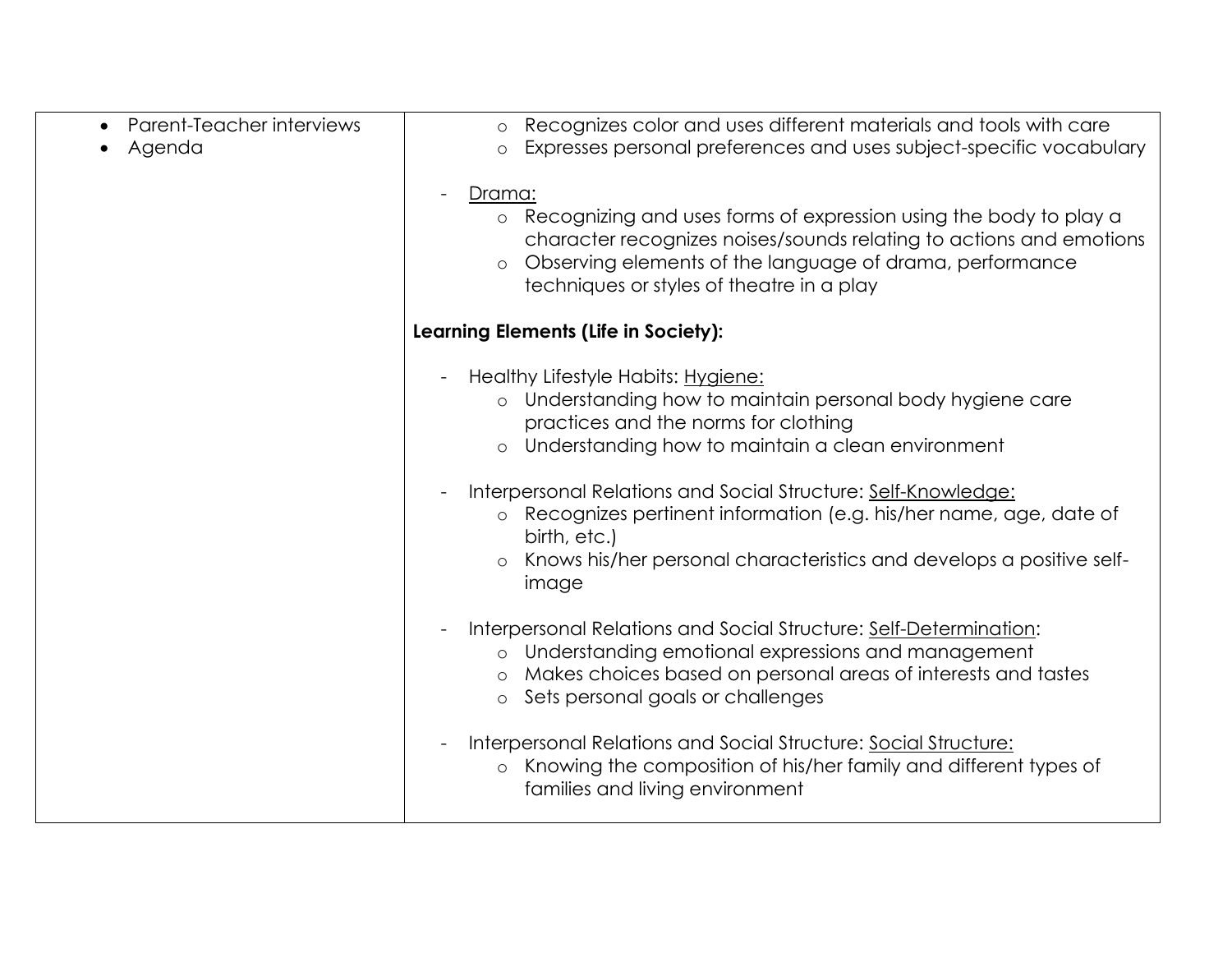| Term 2 (60%)                                                                                                   |                                                                                                                            |                                                                                                                                                                                                                              |
|----------------------------------------------------------------------------------------------------------------|----------------------------------------------------------------------------------------------------------------------------|------------------------------------------------------------------------------------------------------------------------------------------------------------------------------------------------------------------------------|
| Competencies<br><b>Targeted</b>                                                                                | Evaluation Methods (e.g.,<br>End-of-term Evaluation<br>Situation, Tests, Projects,<br>etc.                                 | General Timeline (e.g., end of term, midterm, etc.)                                                                                                                                                                          |
| Interacts with people<br>in his/her community                                                                  | Observation<br>Anecdotal records<br>$\bullet$<br><b>Checklists</b><br>In-class work                                        | Throughout the term<br>Throughout the term<br>Throughout the term<br>Throughout the term                                                                                                                                     |
| Communication to<br><b>Students and Parents</b><br>(e.g., note home,<br>website, agenda,<br>report card, etc.) | <b>End of Year Evaluation</b><br>(e.g., evaluation situation,<br>local exam,<br>complementary exam,<br>uniform exam, etc.) | Other Pertinent Information                                                                                                                                                                                                  |
|                                                                                                                |                                                                                                                            | <b>Other Pertinent Information</b>                                                                                                                                                                                           |
| Positive<br>feedback<br>Progress<br>report                                                                     | The end of the year<br>evaluation will be based<br>on the student's progress<br>and learning throughout                    | <b>Learning Elements (Arts Education):</b><br>Visual Arts:<br>Using transforming gestures (e.g. drawing, tearing,<br>$\circ$                                                                                                 |
| Report<br>card<br>Parent-<br>Teacher<br>interviews                                                             | the year                                                                                                                   | sticking, cutting, folding, shaping, sculpting, & painting).<br>Recognizing color and uses different materials and tools<br>$\circ$<br>with care<br>Expressing personal preferences and uses subject-<br>specific vocabulary |
| Agenda                                                                                                         |                                                                                                                            |                                                                                                                                                                                                                              |
|                                                                                                                |                                                                                                                            | Dance:                                                                                                                                                                                                                       |
|                                                                                                                |                                                                                                                            | Recognizes: beats, start/stop instructions and slow/fast<br>$\circ$<br>tempos                                                                                                                                                |
|                                                                                                                |                                                                                                                            | Uses various movement techniques<br>$\circ$                                                                                                                                                                                  |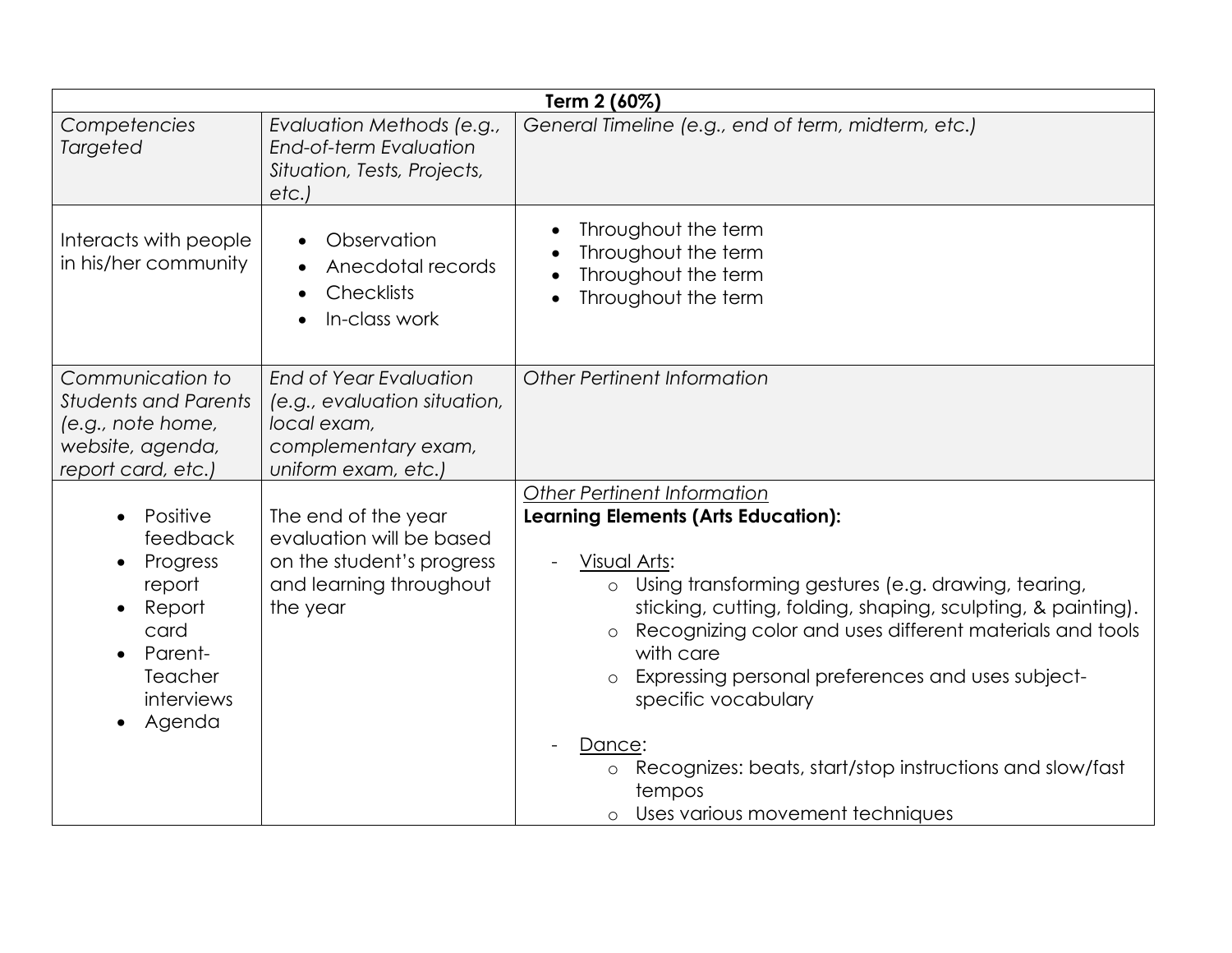| Recognizes: beats, start/stop instructions and slow/fast<br>$\circ$<br>tempos<br>Uses various movement and techniques and structures<br>$\circ$<br>Observes elements of dance language, movement and<br>$\circ$<br>techniques in choreographic sequences<br>Expresses personal preferences and uses subject-<br>$\circ$<br>specific vocabulary                                                                                                                            |
|---------------------------------------------------------------------------------------------------------------------------------------------------------------------------------------------------------------------------------------------------------------------------------------------------------------------------------------------------------------------------------------------------------------------------------------------------------------------------|
| Music:<br>Recognizes and experiments with loud/soft sounds, long<br>$\circ$<br>vs. short sounds, and high/low sounds<br>Recognizes sounds sources and different sounds in the<br>$\circ$<br>environment<br>Identifies instruments<br>$\circ$                                                                                                                                                                                                                              |
| Learning Elements (Life in Society):                                                                                                                                                                                                                                                                                                                                                                                                                                      |
| Safety:<br>$\overline{\phantom{a}}$<br>o Understanding the different means, rules and risks of<br>transportation while travelling.<br>Understanding safe behaviours (e.g. recognizing signs of<br>$\circ$<br>danger, knowing safety rules for different places,<br>knowing what constitutes as an emergency, knowing<br>safety rules associated with given object, etc.)<br>Understanding the people/services that can help in<br>$\circ$<br>certain types of emergencies |
| Healthy lifestyle habits: Physiological Needs:<br>o Identifies basic needs to function properly<br>Identifies ways to satisfy his/her needs<br>o Knows healthy vs. unhealthy lifestyle habits                                                                                                                                                                                                                                                                             |